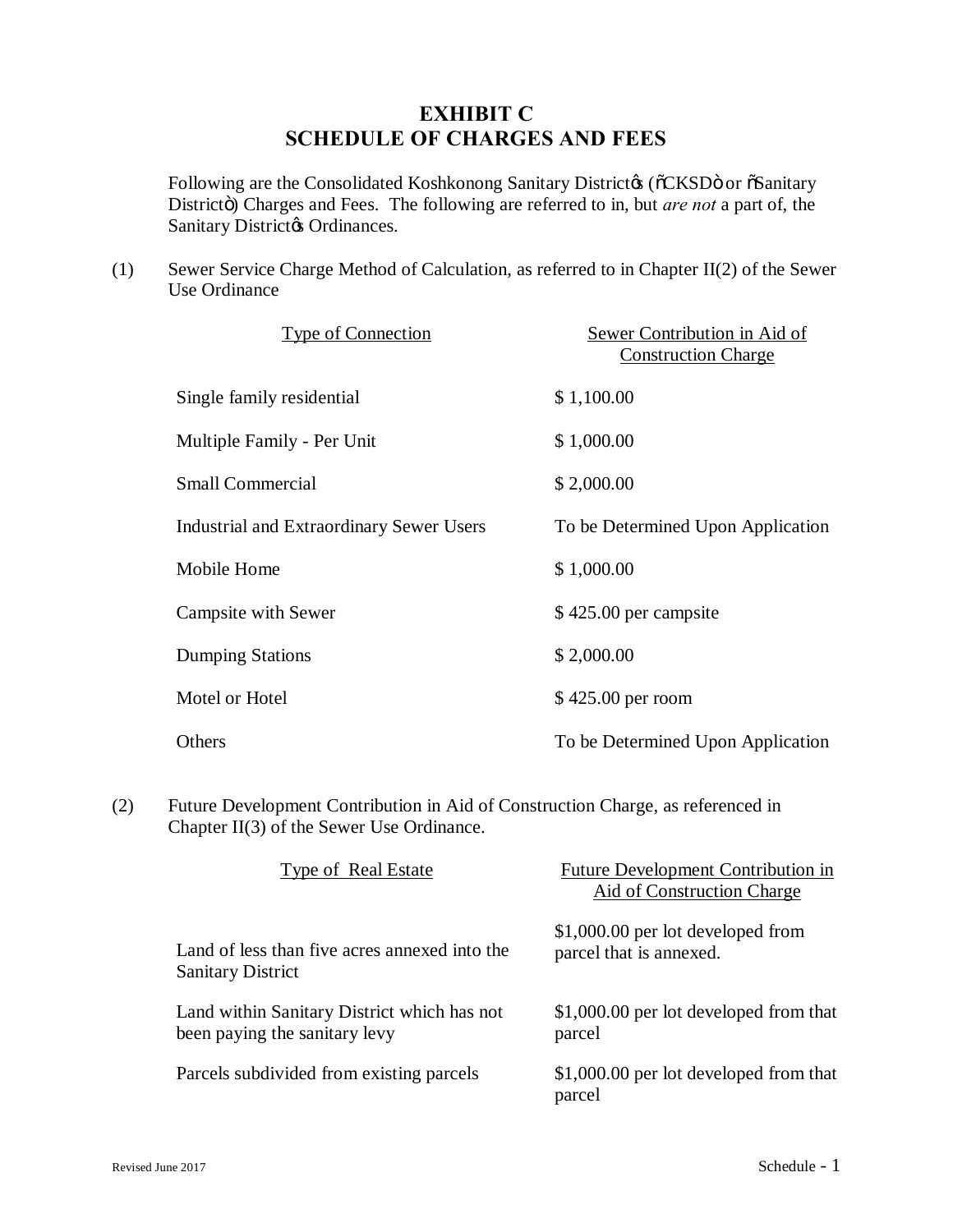|     | Land of greater than five acres annexed into the<br><b>Sanitary District</b>                                                                     | To be Determined Upon Application                     |
|-----|--------------------------------------------------------------------------------------------------------------------------------------------------|-------------------------------------------------------|
|     | Future development without land division on<br>existing parcels                                                                                  | To be determined upon application                     |
| (3) | Albion Sanitary District No. 4 Contribution in Aid of Construction (CAC) Charges, as<br>referenced in Chapter II (4) of the Sewer Use Ordinance. |                                                       |
|     | <b>Building Description</b><br><b>Existing Buildings</b>                                                                                         | <b>CAC</b> Charge                                     |
|     | <b>Single Family Residence</b>                                                                                                                   | \$0.00                                                |
|     | Commercial -<br>Class A<br>Class B<br>Class C                                                                                                    | \$0.00<br>\$0.00<br>\$0.00                            |
|     | <b>Future Buildings On Lots Not</b><br><b>Requiring Future Sewer Main</b><br><b>Extensions</b>                                                   |                                                       |
|     | <b>Single Family Residence</b>                                                                                                                   | \$5,500.00                                            |
|     | Commercial ó<br>Class A<br>Class B<br>Class C<br><b>Future Buildings On Lots</b><br><b>Requiring Future Sewer Main</b><br>Extensions             | To be determined<br>by Commission<br>upon application |
|     | <b>Single Family Residence</b>                                                                                                                   | \$4,000.00                                            |
|     | Commercial -<br>Class A<br>Class B<br>Class <sub>C</sub>                                                                                         | To be determined<br>by Commission upon<br>application |
|     |                                                                                                                                                  |                                                       |

The above indicated charges against future buildings shall be determined as set forth in this Schedule of Charges and Fees in effect at the time. Any category of building not listed above shall be assigned a CAC charge by the Commission upon application and after recommendation by the District & Engineer. The Commission may, at any time hereafter, review and consider the above charges and, in unusual circumstances or upon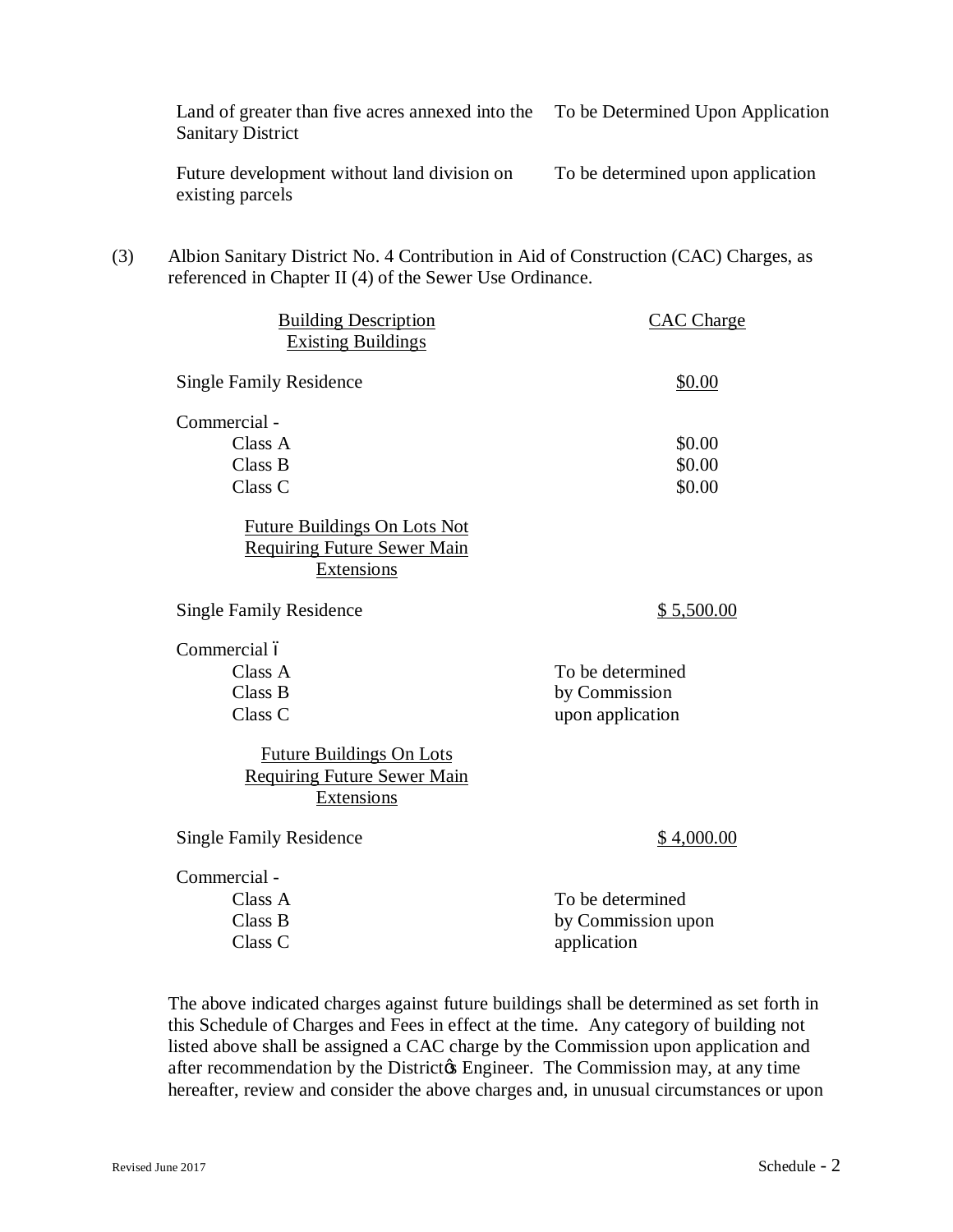proper evidence, make justifiable changes. The Commission shall set special charges for large commercial service or industrial users not defined above.

Use of Contribution-in-Aid-of-Construction for Future Connections: Monies received for Contributions-in-Aid-of-Construction (less the FCAC/SCAC charges included in the Sanitary Districtos Schedule of Charges and Fees) shall be applied to reduce the total outstanding debt of the ASD4, respectively, by early retirement of bonds, or deposited into a bond redemption fund. Interest on funds in this redemption fund should be applied to reducing the Debt Service Charge of the ASD4, respectively.

- (4) Sewer lateral reconnection fee is \$500.00, as referenced in Chapter II(6) of the Sewer Use Ordinance.
- (5) The Plumbing Permit fee is (i) \$300.00 per hook up as described in Chapter V(1) of the Sewer Use Ordinance (which Permit will require the installation of a back-flow preventer), (ii)  $$600.00$  per hook up as described in Chapter V(1) of the Sewer Use Ordinance (which Permit will *not* require the installation of a back-flow preventer, but which *will* contain a release of the District for any liability caused by the failure to have such a back-flow preventer), or (iii) \$2,000.00 per hook up as described in Chapter  $V(1)$ of the Sewer Use Ordinance (which Permit will *neither* require the installation of a backflow preventer *nor* contain a release of the District for any liability caused by the failure to install such a back-flow preventer).
- (6) The Tap Permit fee is \$250.00 per hook up as described in Chapter V(1) of the Sewer Use Ordinance.
- (7) The Cap Permit is \$100 per closure as described in Chapter II(6)(a)(ii) of the Sewer Use Ordinance.
- (8) The certificate of insurance for general liability required to be filed by a person/contractor prior to the commencement of work or issuance of a permit as described in Chapter V(13) Sewer Use Ordinance shall be \$1,000,000 per occurrence and shall include the District as an additional insured.
- (9) The sewer main extension fee as defined in Chapter VIII of the Sewer Use Ordinance shall be as follows:

| 25 or fewer lots or parcels | \$5,000              |
|-----------------------------|----------------------|
| 26 to 50 lots or parcels    | \$7,500              |
| 51 or more lots or parcels  | As Set by Commission |